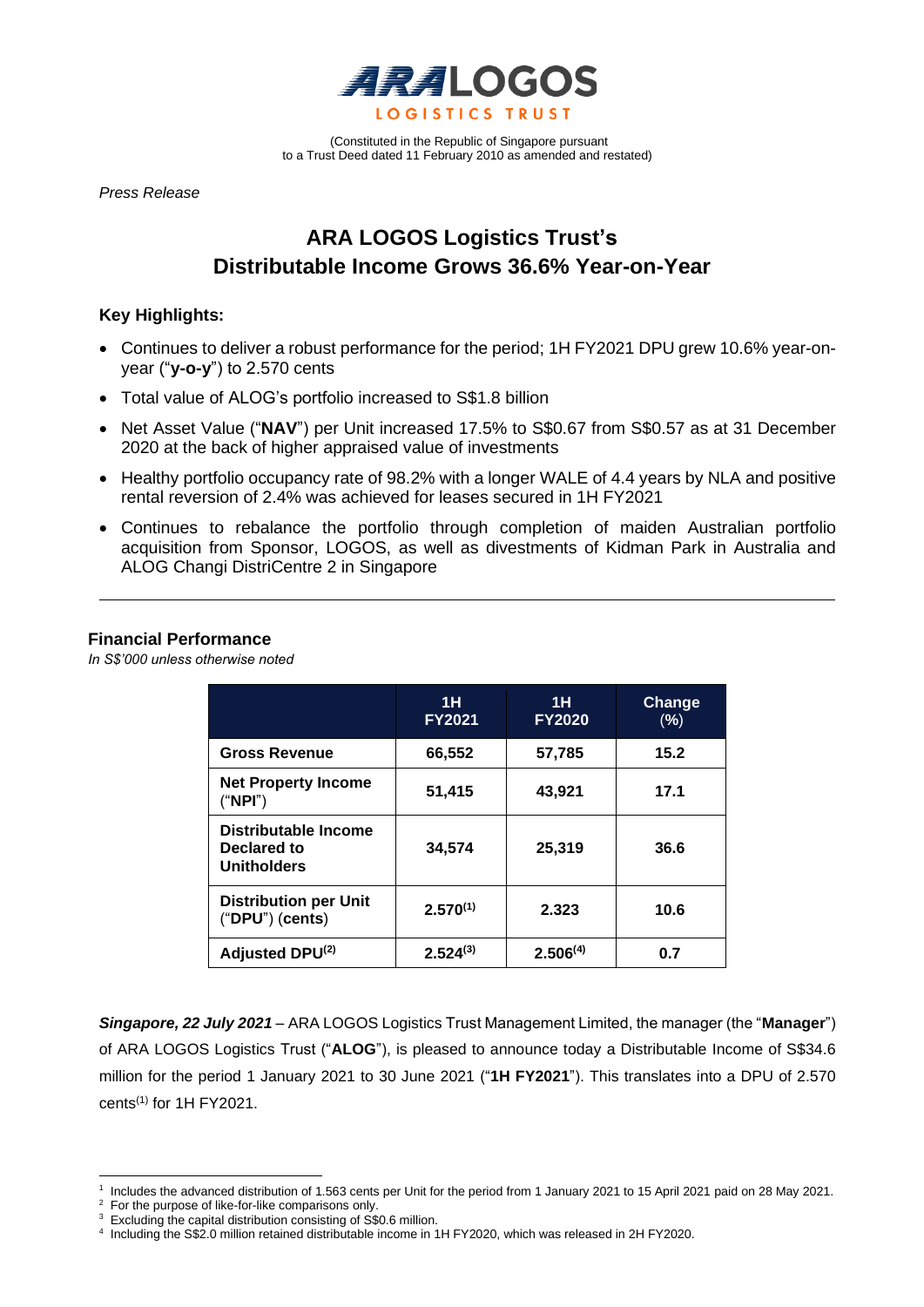

Gross Revenue and NPI for 1H FY2021 rose by 15.2% and 17.1% y-o-y to S\$66.6 million and S\$51.4 million respectively, underpinned by incremental revenue generated from the recently completed Australian portfolio acquisition, stronger portfolio performance as well as appreciation of the Australian dollar. Distributable income for 1H FY2021 was S\$34.6 million, up 36.6% y-o-y, mainly due to a higher NPI and contribution<sup>(5)</sup> from ALOG's investments in the New LAIVS Trust and Oxford Property Fund respectively. 1H FY2021 DPU also grew by 10.6% to 2.570 cents as compared to 2.323 cents in 1H FY2020 despite the enlarged unit base due to the issuance of new units in relation to the maiden Australian portfolio acquisition from its Sponsor, LOGOS. On a like-for-like basis, adjusting for the S\$2.0 million retained distributable income in 1H FY2020 and the S\$0.6 million capital distribution in 1H FY2021, DPU would have been 0.7% higher y-o-y.

Chief Executive Officer of the Manager, Ms Karen Lee said: "We have had a strong start to the first half of FY2021. In addition to the completion of our maiden Australian portfolio acquisition from our Sponsor, LOGOS, we have also successfully completed the divestments of two lower-yielding assets as part of our proactive asset management strategy and commenced asset enhancement initiatives. This has allowed us to not only scale up ALOG's portfolio, but also continue to enhance the REIT's competitive positioning.

"While the economic climate continues to be challenging, the logistics sector continues to demonstrate its resilience. With ALOG's expanded portfolio strategically located across key logistics clusters, we are confident that it remains well-positioned to leverage on favourable tailwinds and deliver long-term value to our Unitholders."

#### **Healthy Financial Position**

As at 30 June 2021, ALOG's financial position remains healthy with aggregate leverage at 39.5%. All-in financing costs have reduced to 2.92% in 1H FY2021 as compared to 3.22% in FY2020. Debt maturity profile remains well-spread out with weighted average tenure of debt outstanding at 3.3 years.

ALOG has also repaid the S\$53.0 million borrowings due in FY2021 and there will be no further refinancing requirements until FY2023.

In line with its proactive efforts to expand its green funding sources, ALOG has successfully launched its inaugural sustainability-linked S\$80.0 million interest rate swap (**"IRS**"). This bespoke IRS is linked to specific green targets such as the progressive reduction of carbon emission intensity of the multi-tenanted buildings within ALOG's Singapore portfolio and increased annual renewable energy usage, which are aligned with ALOG's commitment to manage its business impact on the environment.

ALOG continues to maintain prudency in its financial management with approximately 65.8% of ALOG's borrowings hedged into fixed interest rates and 84.3% of ALOG's distributable income either derived in Singapore dollars or hedged from foreign currency to Singapore dollars.

<sup>5</sup> Distribution of S\$2.6 million attributed to ALOG's investments in the New LAIVS Trust and Oxford Property Fund.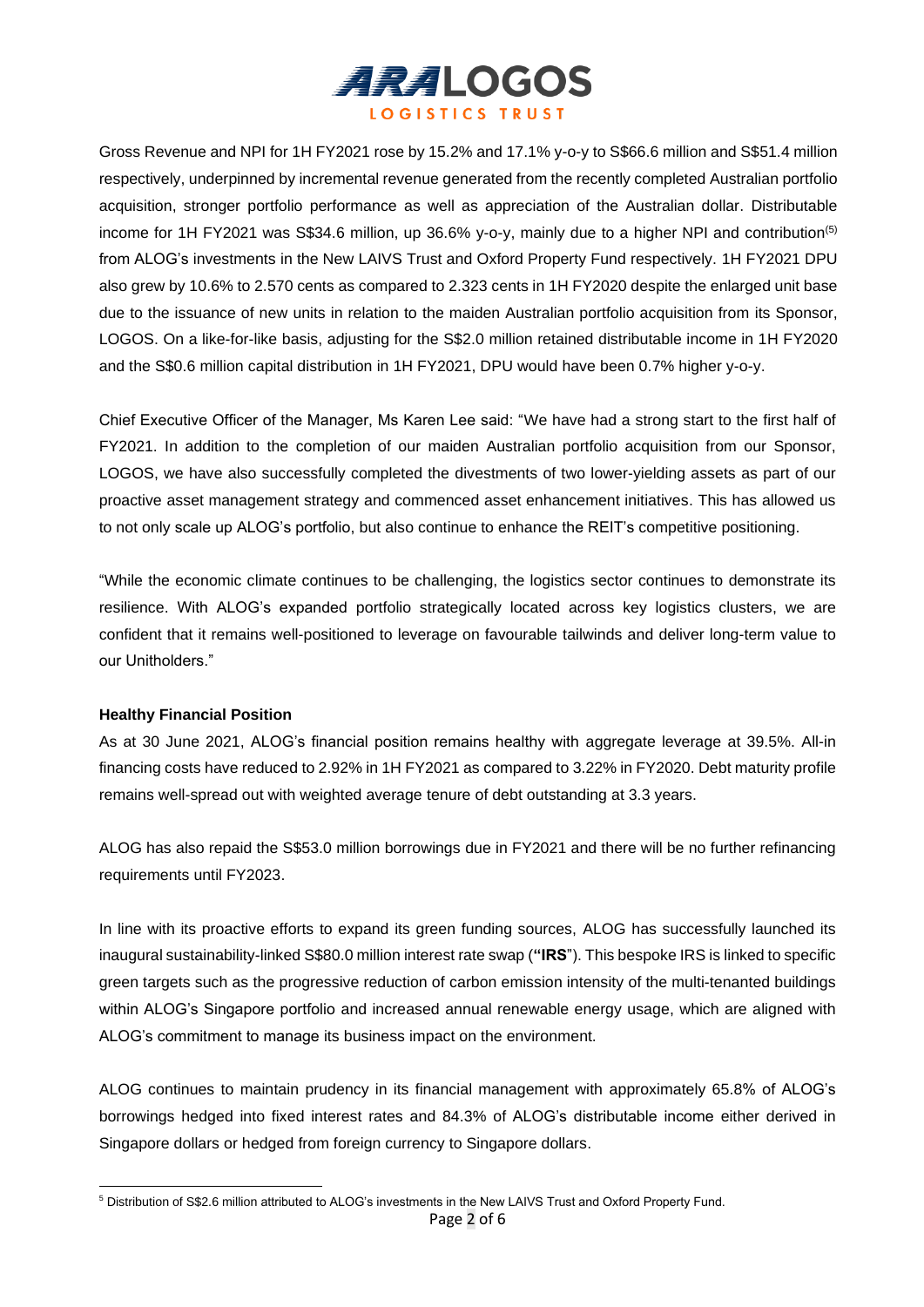

#### **Portfolio Update**

In view of the evolving market environment, ALOG undertook a mid-year desktop valuation exercise on its property portfolio. The appraised value of its investment properties increased to S\$1.5 billion as at 30 June 2021. This increase was largely due to the addition of the Australian portfolio following the completion of the acquisition in April 2021 and an appreciation in value of several investment properties, offset by the completed divestments. ALOG's fund investments have also appreciated in value to approximately S\$265.4 million. Including the fund investments, ALOG's total portfolio is valued at approximately S\$1.8 billion. Consequently, ALOG's NAV per Unit also rose by 17.5% to S\$0.67 from S\$0.57 as at 31 December 2020.

In 1H FY2021, ALOG executed 127,300 square metres of leases<sup>(6)</sup> during the period with a positive rental reversion rate of 2.4%. ALOG's portfolio occupancy stood at a healthy 98.2%. The portfolio's WALE by net lettable area also increased to 4.4 years, following the completion of the Australian portfolio acquisition.

In 1H FY2021, ALOG completed divestments of ALOG Changi DistriCentre 2 in Singapore and Kidman Park in Australia, successfully recycling S\$59.3 million in capital. These selective divestments continue to be in line with the Manager's ongoing strategy to build a more resilient and quality portfolio and to optimise returns for Unitholders.

As at 30 June 2021, ALOG's portfolio comprises of 29 properties, out of which nine properties in Singapore account for 55.3% of portfolio valuation and 20 properties in Australia account for 44.7%. ALOG also has 49.5% and 40.0% stakes in the New LAIVS Trust and Oxford Property Fund respectively.

#### **Outlook**

In a report by MTI, Singapore's GDP grew 14.3% on a y-o-y basis in 2Q 2021, extending the 1.3% growth in 1Q 2021. This growth momentum was mainly due to the low base in 2Q 2020 when GDP was 13.3% lower due to the Circuit Breaker (CB) measures implemented during 7 April to 1 June 2020. 2Q 2021 GDP also remained 0.9% below its pre-pandemic level in comparison to the GDP level in 2Q 2019. On a quarter-onquarter seasonally-adjusted basis, Singapore's GDP contracted by 2.0% in 2Q 2021, a reversal from the 3.1% growth in the previous quarter $(7)$ .

According to CBRE Research, stable warehouse demand in Singapore continues to be seen in 1Q 2021, with food logistics-related companies as a key demand driver, led by food delivery and central kitchens demand. Food logistics-related demand is expected to remain robust in the mid to long term to accommodate safety stock storage for food supply. While the end of short-term leases relating to government-related stock piling will translate into more vacancy in the market, limited new supply and substantial demand have continued to push prime logistics warehouse vacancy levels low. As Singapore gradually develops as a

<sup>6</sup> Excluding short-term leases executed.

<sup>7</sup> Ministry of Trade and Industry, Press Release, Singapore's GDP Grew by 14.3 Per Cent in the Second Quarter of 2021, 14 July 2021.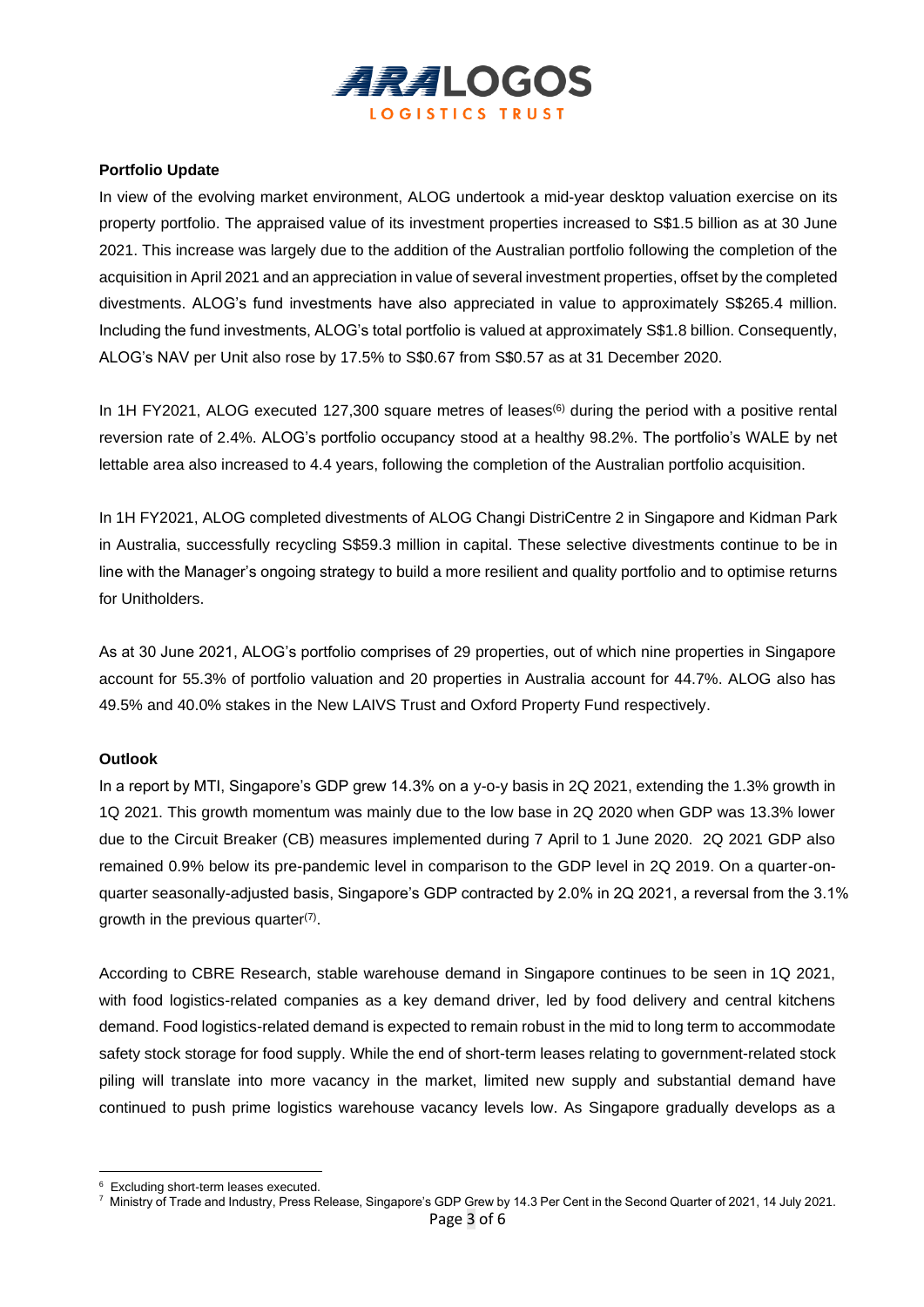

global biomedical hub, medical logistics needs is also expected to drive more demand for high-specification warehouses moving forward<sup>(8)</sup>.

In a statement by the Reserve Bank of Australia ("**RBA**"), the stronger recovery of the Australian economy is earlier than expected and is forecasted to continue its momentum. RBA will continue to maintain supportive monetary conditions to support a return to full employment in Australia and an inflation consistent with its target. Cash rate will also not see an increase until actual inflation is sustainably maintained within the 2.0% to 3.0% target range<sup>(9)</sup>.

According to Dexus Research, the industrial sector outlook in Australia continues to remain robust. Increasing demand from tenants has translated into more supply needs and stronger industrial market fundamentals is likely to position it for another robust year<sup>(10)</sup>. Leasing enquiries for industrial and logistics space across Australia also saw a 20-year high in 1Q 2021, as vacancy levels continue to tighten further. Looking ahead, occupiers are expected to continue to adjust its inventory strategy for more safety stock storage to mitigate any potential supply chain risks, which is expected to generate higher demand for warehouse space in the medium to long term $(8)$ .

Despite the global uncertainties, ALOG's defensive portfolio has continued to remain resilient. Supported by a healthy balance sheet and financial flexibility, ALOG is also well-positioned for future growth. The Manager will continue to focus on its proactive asset and lease management strategy as well as adopt a disciplined acquisition approach with a view to deliver long-term sustainable returns and value for its Unitholders.

#### **Distribution to Unitholders**

Advanced distribution of 1.563 cents per unit for the period 1 January 2021 to 15 April 2021 had been paid to Unitholders on 28 May 2021<sup>(11)</sup>. ALOG will pay a distribution of 1.007 cents per unit for the period 16 April 2021 to 30 June 2021 on 27 August 2021.

<END>

<sup>8</sup> CBRE Research, Asia Pacific Industrial & Logistics Trends, 1Q 2021.

<sup>&</sup>lt;sup>9</sup> Statement by Philip Lowe, Governor: Monetary Policy Decision, 6 July 2021.

<sup>&</sup>lt;sup>10</sup> Dexus Research, Australian Real Estate Quarterly Review, 2Q 2021.

<sup>11</sup> For more details on the advanced distribution, please refer to the SGX announcements dated 7 April 2021 and 23 April 2021.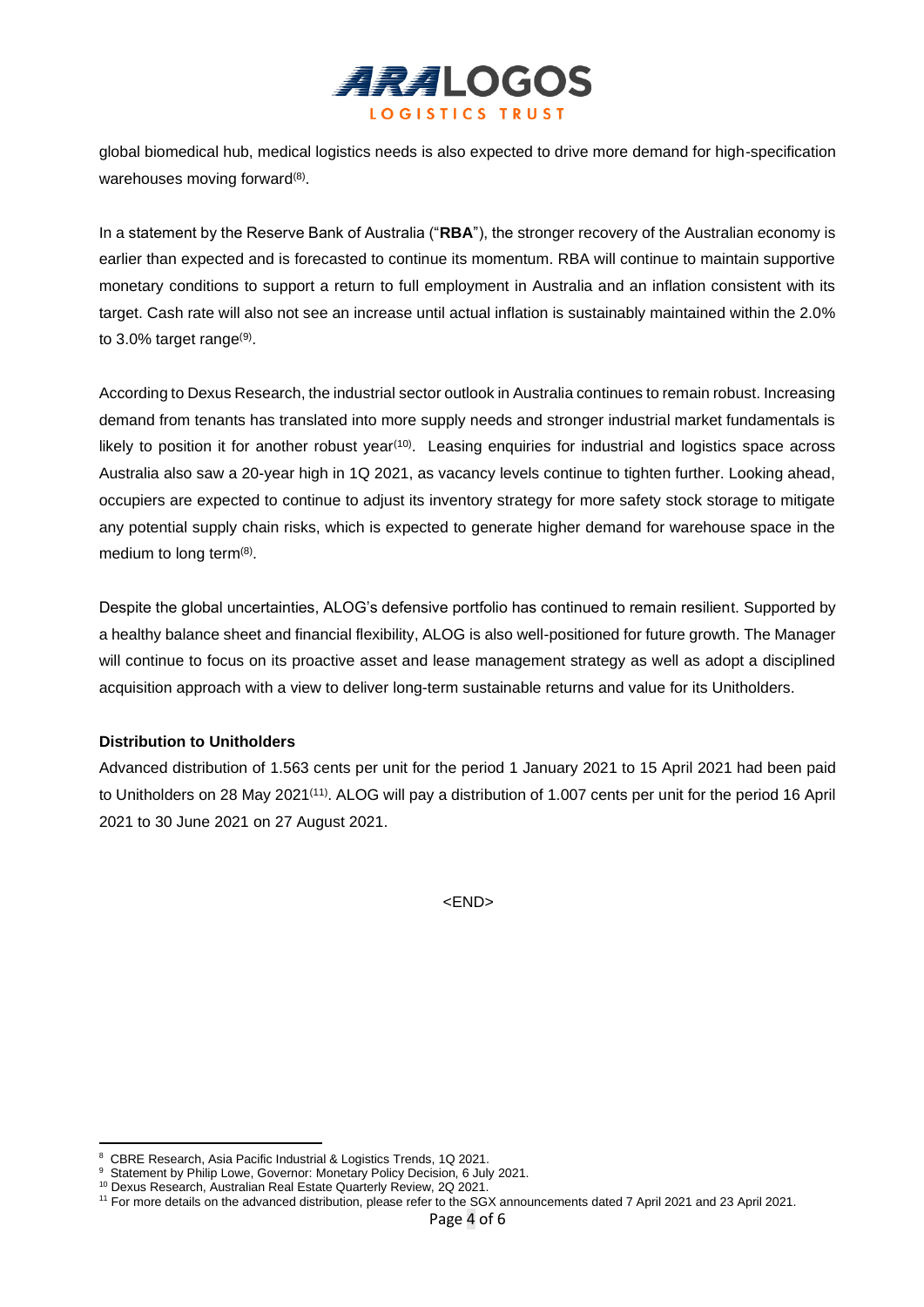

By Order of the Board ARA LOGOS Logistics Trust Management Limited (as manager of ARA LOGOS Logistics Trust) (Company registration no. 200919331H)

Karen Lee Chief Executive Officer 22 July 2021

For enquiries, please contact: **ARA LOGOS Logistics Trust Management Limited** Cassandra Seet Senior Manager, Investor Relations Tel: +65 6428 7769 Email: [cassandraseet@ara-logos.com](mailto:cassandraseet@ara-logos.com)